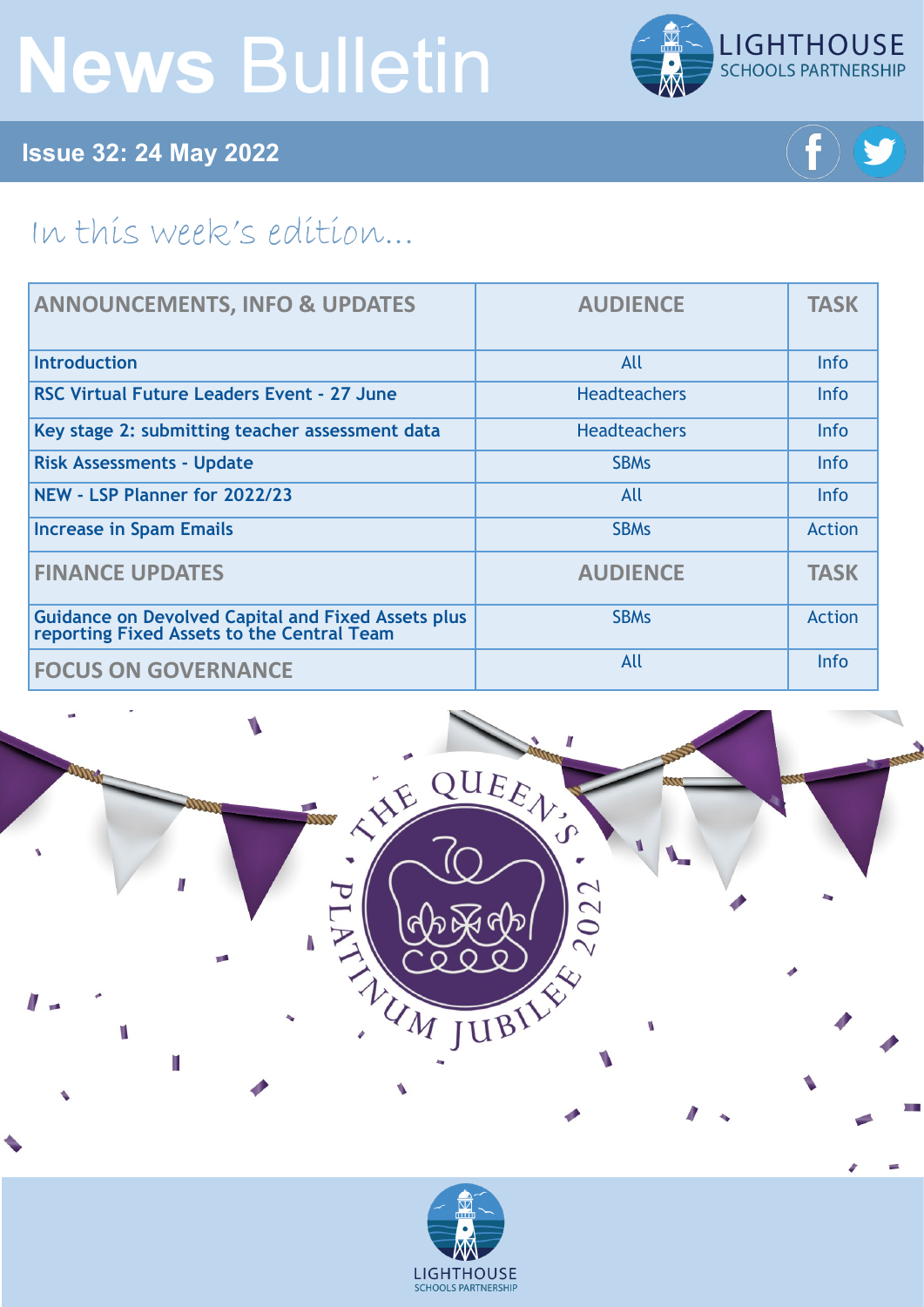#### <span id="page-1-0"></span>**Introduction**

Our busy summer continues… We have had a further Ofsted call today (the third in three weeks) and we will all be keeping Jo Keeble and her colleagues at Yatton CE Junior School in our thoughts (and supporting in any possible way) over the next couple of days. Although the reports are not yet published, we have been very content with the findings of inspectors at Northleaze and Chew Valley. That said, the two Section 8s that we have had so far felt very different indeed (only one of the Lead inspectors was knowledgeable or interested in governance for example). We are still in learning mode with this framework, and we used last week's Leaders Meeting to share experience and tips – my thanks to Victoria Reyes for being so open and helpful with this. Ofsted's timings so far match the order that we had expected, with the schools that joined in 2018 being prioritised. Stay alert!

I know that there are lots of lovely Platinum Jubilee events planned in our primary phase schools this week. Please share photos and any news stories with Clare Giordmaine so that she can 'do the twitter' etc. It has been a short but eventful term and I hope that everyone is able to enjoy next week's Whitsun half-term and jubilee events.

As ever,

Gary

### **RSC Virtual Future Leaders Event - 27 June**

The RSC's office will be running a virtual Future Leaders event on the **27 June 13:00- 17:00,** for those in the education sector with the potential to become future MAT CEOs.

If you have colleagues who may be interested, please forward the Eventbrite link below.

[https://www.eventbrite.co.uk/e/future](https://www.eventbrite.co.uk/e/future-leaders-event-south-west-tickets-343025627887)-leaders-event-south-west-tickets-343025627887

If you have questions, please reply to RSC. SW@education.gov.uk

#### **[Key stage 2: submitting teacher assessment data](https://www.gov.uk/government/publications/key-stage-2-submitting-teacher-assessment-data?utm_medium=email&utm_campaign=govuk-notifications-topic&utm_source=e2f88b04-4ac3-4274-9027-b68a01ae956d&utm_content=daily)**

Click [here](https://www.gov.uk/government/publications/key-stage-2-submitting-teacher-assessment-data?utm_medium=email&utm_campaign=govuk-notifications-topic&utm_source=e2f88b04-4ac3-4274-9027-b68a01ae956d&utm_content=daily) to view Instructions for headteachers and local authorities about submitting key stage 2 teacher assessment data.

#### **Risk Assessments - Update**

Following on from agreeing a revised list of 38 standard and 16 optional risk assessments, I am now working with Delegated Services to ensure that these are all up to date and in the right format.

The first tranche of these will be available early next term, and so I will communicate again at that time to let you know where to find them.

Click [here](https://foldr.lsp.org.uk/public/NJQMW) to view Health & Safety Policy Appendix 8 - schedule of risk assessments.

In the meantime, if you have any queries, please let either me, or your Hub Estates Manager know.

*Neill Bird*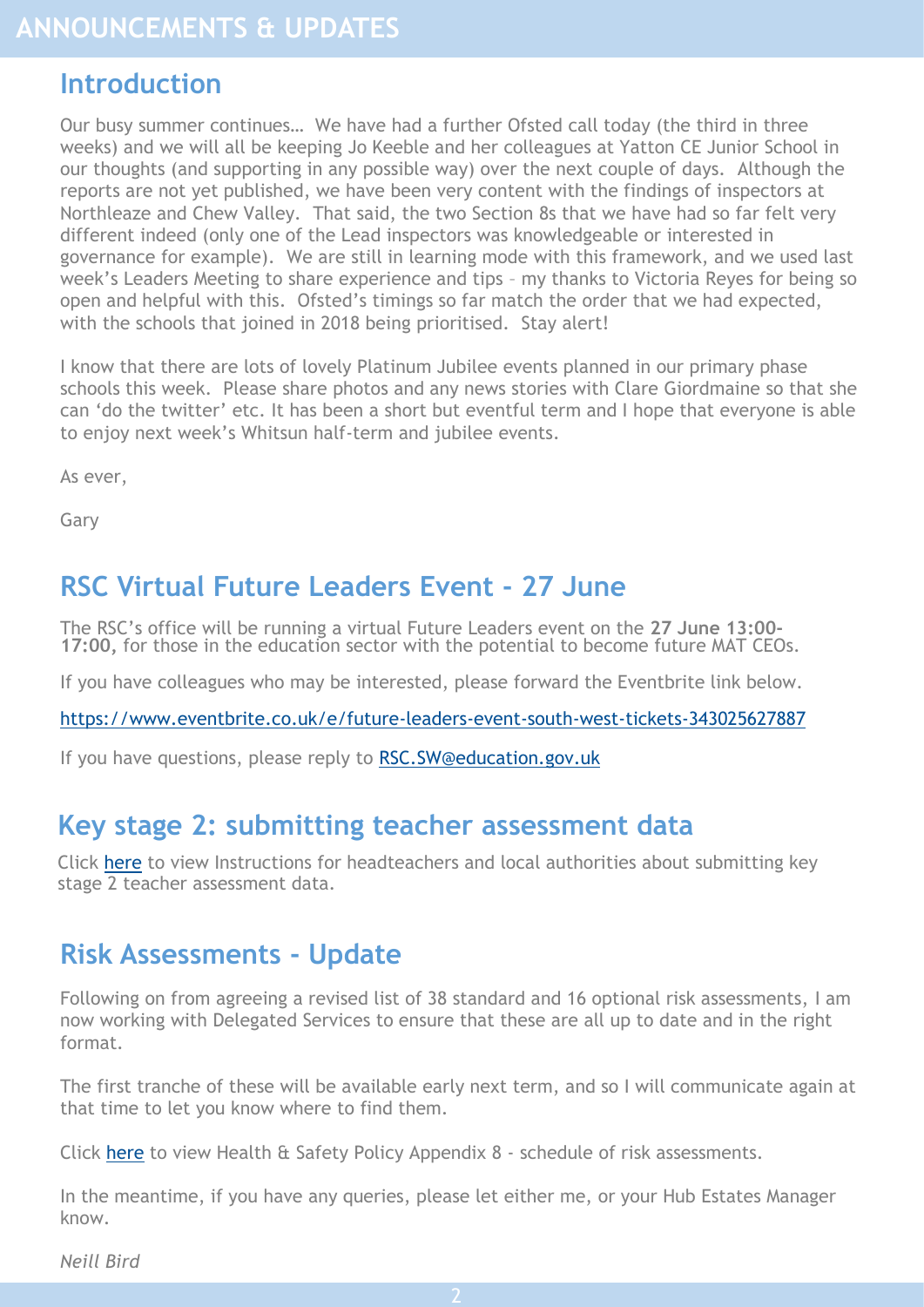### <span id="page-2-0"></span>**NEW - LSP Planner for 2022/23**

If you haven't already done so, you will soon be receiving a link to access the new LSP planner for 2022-23 in SharePoint. Please let us know if you have any difficulty in accessing the planner or any questions about its content.

## **Increase in Spam Emails**

Last week, Business Manager's and Admin teams in each school were emailed relating to a spam email that was received by the Central Team.

Can I please ask schools to be very vigilant with changes to staff details, especially relating to changes in bank details.

The spam email looked as though it was from a senior staff member, asking for their bank account details to be changed in time for this month's payroll.

This was picked up as the employee received an automated notification that their 'bank account details have been updated', to their email address. This is a benefit of the iTrent system in having these workflow notifications as a safety measure, which are sent to the employee's work email address, as identified under 'contact details' in iTrent. Schools are asked to ensure that each employee's record has a work email address in the system, to ensure that they receive such notifications.

You will be aware that we are also looking to implement the Employee Self Service (ESS) module in iTrent. This is another safety measure and will allow the staff member to change their bank details directly via ESS rather than being actioned through admin teams in schools.

Until ESS is in place, can I please ask that admin teams/Business Manager's ensure that any changes to bank details are confirmed ahead of asking payroll to action these changes. I would recommend that if a member of staff personally hands you their new bank details then this is fine, but if you receive the change via email or from a phone call please ask the member of staff to pop in and see you to confirm this change ahead of any changes being sent to payroll.

Last week, schools were emailed (via Egress) with the details of staff members who have changed bank details in iTrent between April and May. I have asked schools to check these changes to ensure they are not fraudulent. If you have experienced a similar issue, please do not hesitate to contact me.

*Tania*

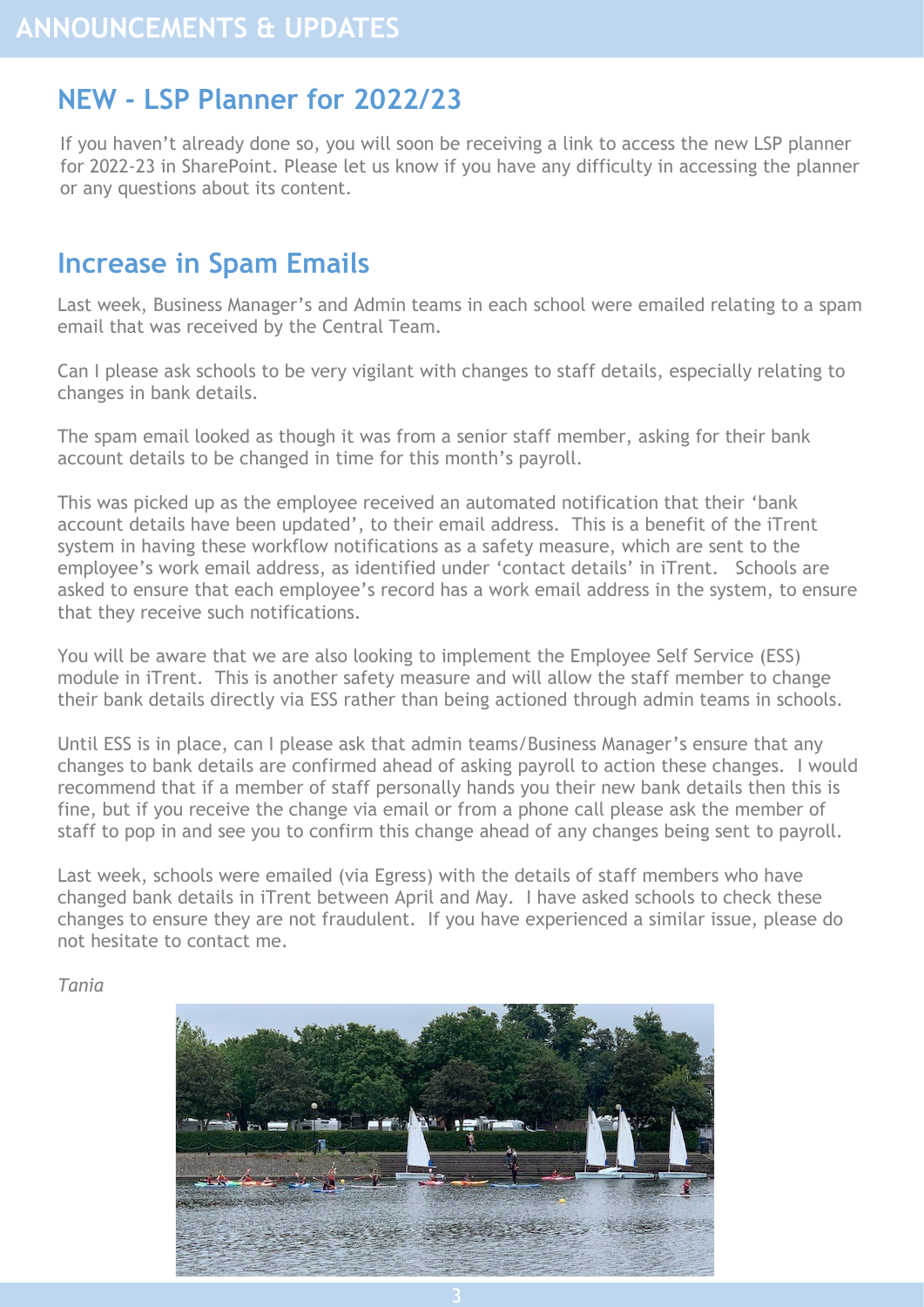### <span id="page-3-0"></span>**FINANCE UPDATES**

#### **Guidance on Devolved Capital and Fixed Assets plus reporting Fixed Assets to the Central Team**

We have written some comprehensive [guidance](https://foldr.lsp.org.uk/public/P0GGW) to help you understand the restrictions on spending for Devolved Formula Capital funding as well as to ensure that the Trust is compliant with auditor requirements for completion of the Fixed Asset Register.

Please read the guidance thoroughly and consider whether or not the coding for capital expenditure and/or expenditure for projects needing to be recorded as fixed assets is correct. Additionally, please consider whether you have paid for works/projects that would be deemed to be Fixed Assets that have not yet been notified to the Central Finance Team by the monthly fixed asset return.

For any expenditure incurred to date that should be recorded on the Fixed Asset Register, but not yet sent to the Central team, please complete the MS form for *every* item of expenditure via [this](https://forms.office.com/pages/responsepage.aspx?id=-Iolp0FXrkKtRDgOpwxaABLreWfCssZFu7-F3yrk75NUNEVLVzdQWU9IMTZISUdFUk05SlVVS1lZVi4u&web=1&wdLOR=c1488559B-3FA0-438B-84BA-80C95920F449) link. (NB: the link to the form is also available from the guidance document).

You will need to do multiple entries against the same project reference if there has been expenditure against multiple expenditure codes so that the Central Team will be able to reconcile individual projects and calculate depreciation accurately in line with the Trust's capitalisation policy.

Please could you ensure that we are notified of any Fixed Asset expenditure incurred to date by end of May using the MS form and at least monthly thereafter. Thank you.



*Sue Warneford-Thomson*